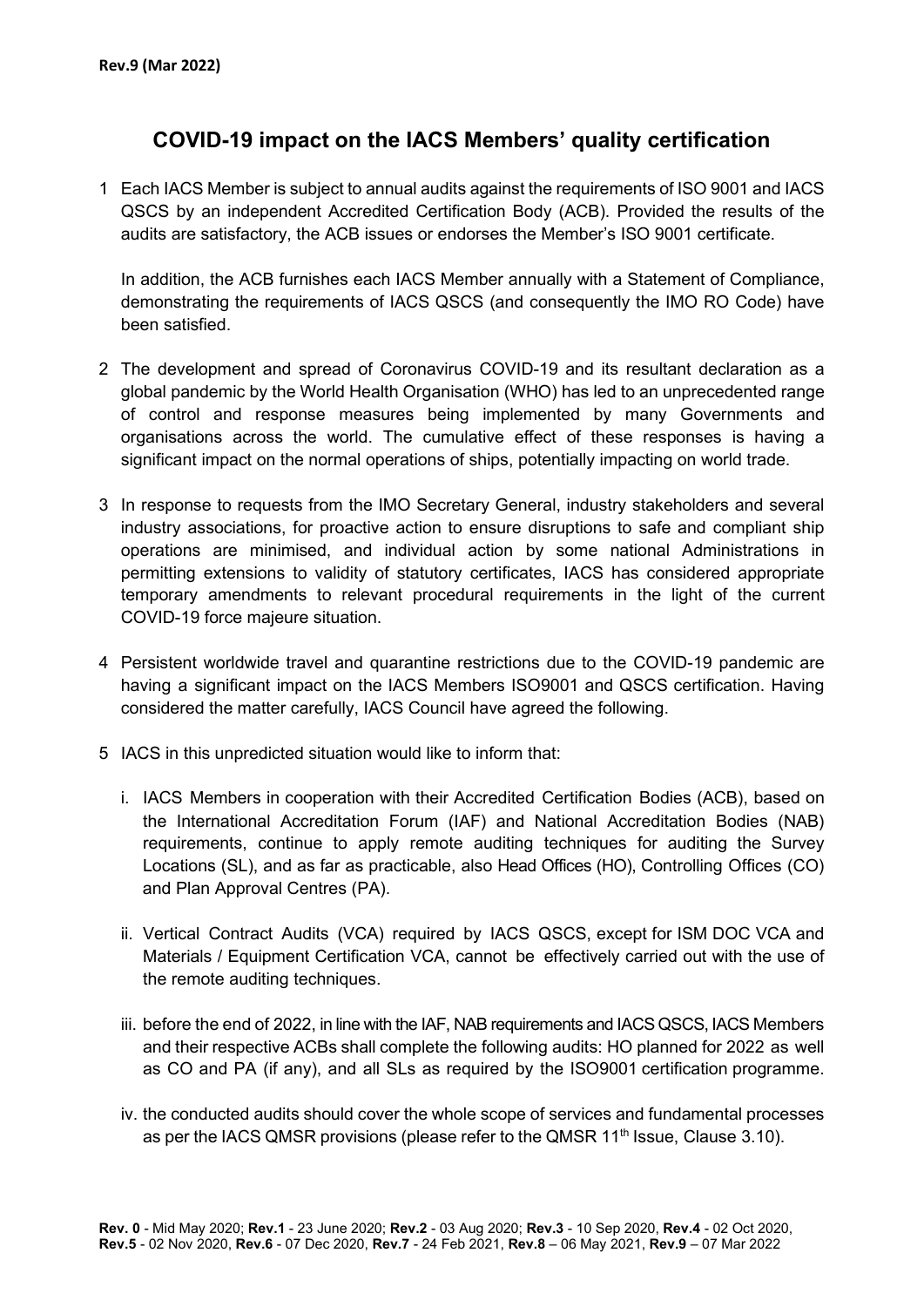- v. the VCAs conducted in 2022 should cover the following:
	- New construction:
	- ISM Code, or ISPS Code, or MLC Convention;
	- Significant equipment and/or material certification;
	- Ships in service.

IACS Members and their respective ACBs are encouraged to conduct as many VCAs as possible in striving to achieve the number of VCAs stipulated by Volume 3 (para K2.2.2).

- vi. QSCS Operations Centre (OC) will observe as many audits as possible within the limits already set in QSCS and, based on that, the Quality Secretary will advise by the end of the year whether enough audits have been observed for all the Members to ensure that the ACB benchmarking can be conducted fairly and appropriately.
- 6 IACS will continually observe the situation and further steps may be considered. As these measures are a temporary response to the current extraordinary situation, this ongoing review will also monitor when the measures are to be withdrawn and normal arrangements will resume.

-------------------------------